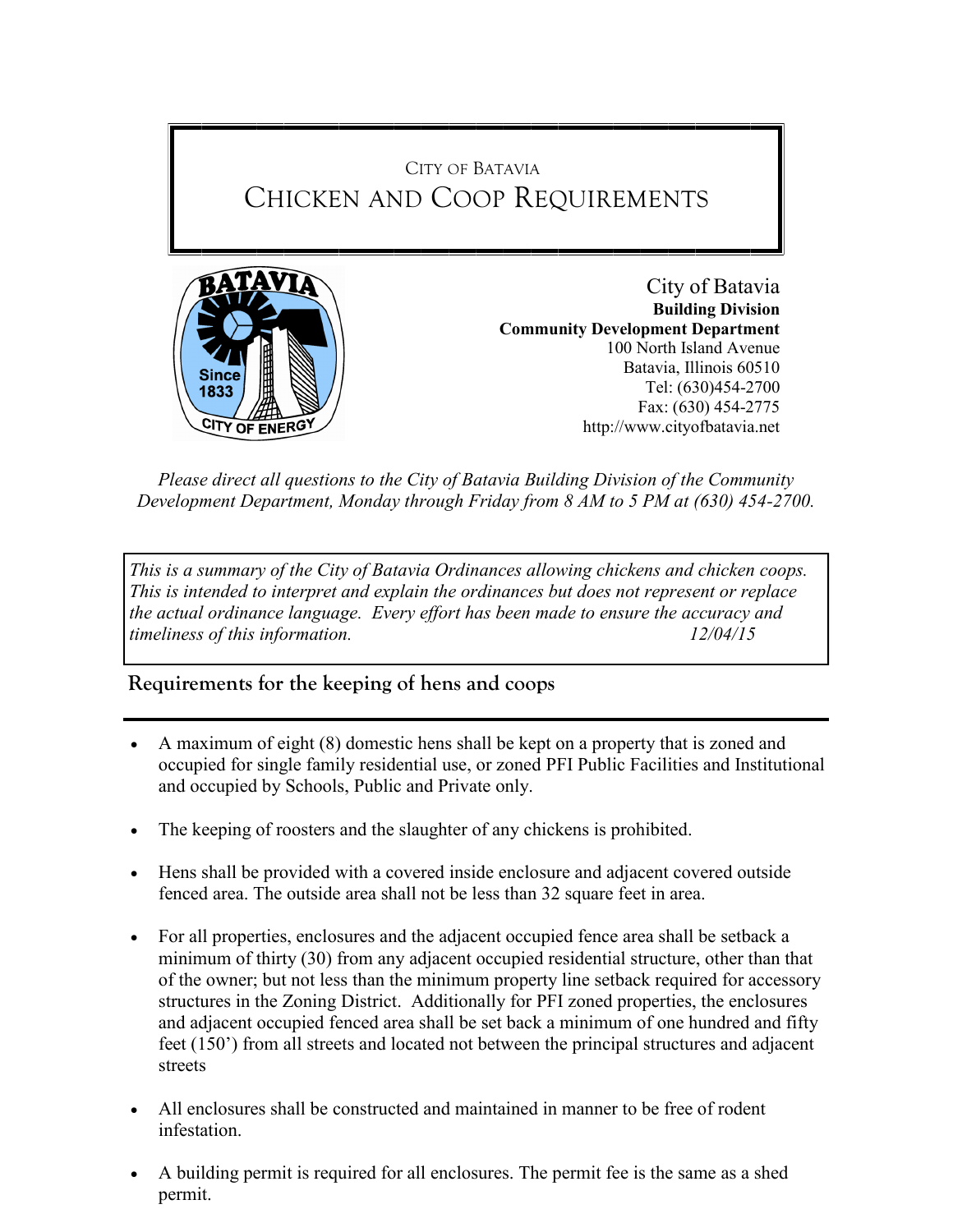### **Requirements for the keeping of hens and coops (Continued)**

- Electric service to enclosures shall not be provided by an extension cord or cords.
- Hens shall be kept in the enclosure and fenced area at all times.
- All chickens and enclosures shall be kept in the rear yard.
- All areas where hens are kept shall be maintained neat and clean and free of undue accumulation of waste such as to cause odors detectable on adjacent property.
- No person shall allow chickens to produce noise loud enough to disturb the peace of persons of reasonable sensitivity and shall not allow the nuisance to exist.

### **Application Procedure**

- 1. Submit a completed Building Permit Application to the Building Division of the Community Development Department.
- 2. Pay required minimum submittal fee.
- 3. Attach two (2) copies of drawings to the application showing the construction details, see attached sample.
- 1. Attach two (2) copies of the plat of survey showing the location of the coop and outside fenced area, setbacks to property lines, setbacks to any adjacent occupied residential structures, and all utilities (electric, gas, phone, sewer, water, etc.) *(sample attached)*  **Survey shall be to scale, not reduced or enlarged when copied.**
- 5. Call J.U.L.I.E (Joint Underground Location for Inspectors and Engineers) at least 48 hours prior to any digging to locate any underground utilities. (Dial 811 or 800-892-0123)
- 6. Complete the Keeping of Chickens registration form.
- 7. If property is not owner occupied, Property owner's signature will be required on the building application and chicken and coop registration form.
- 8. Schedule the required inspections with the City of Batavia Building Division at least 48 hours in advance to insure that we can meet your schedule.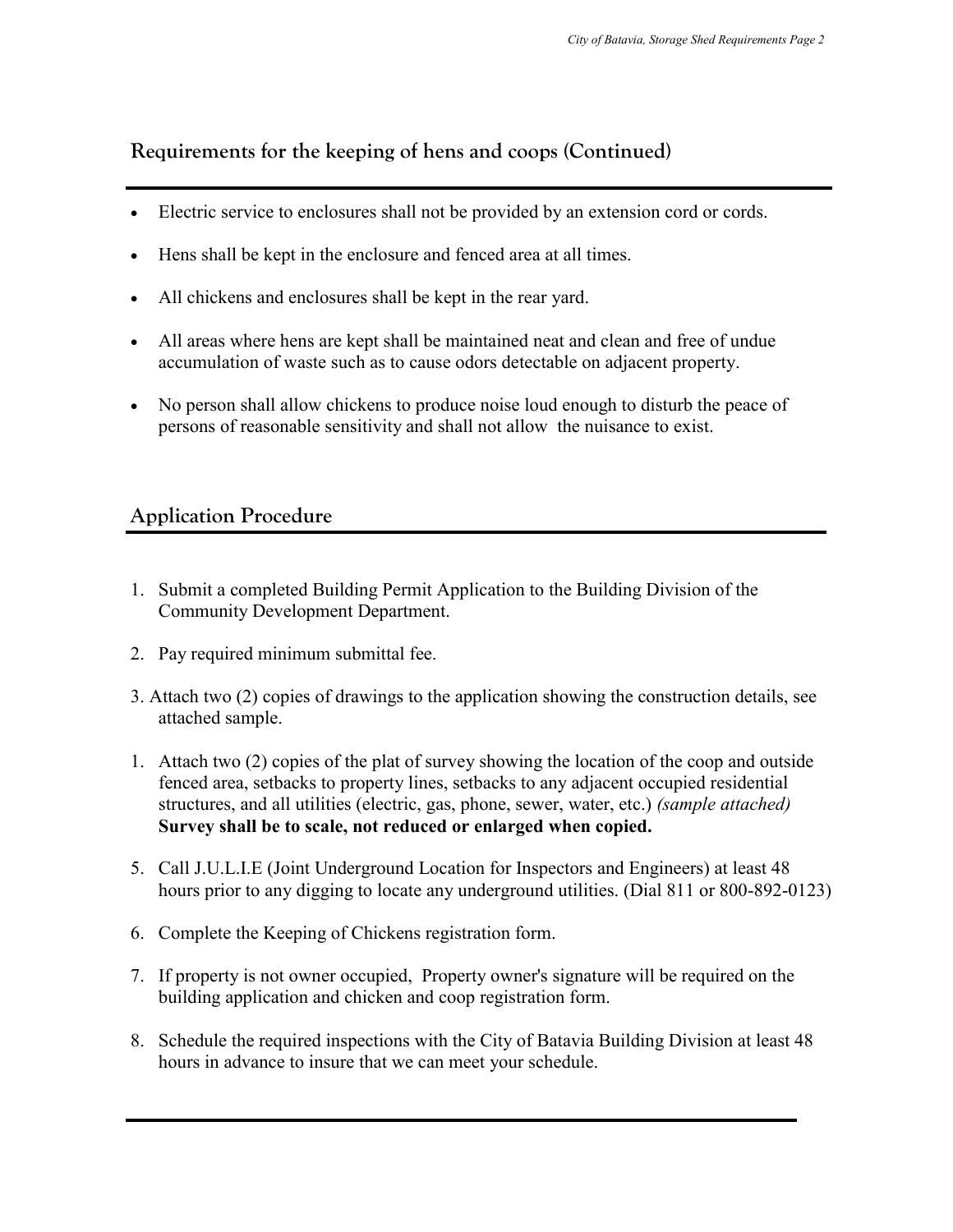## **Wall & Roof Section**



- Indicate the location with dimensions of the coop and the run area on the property.
- Show the location and distance of all occupied residential structures that surround the property applying for permit.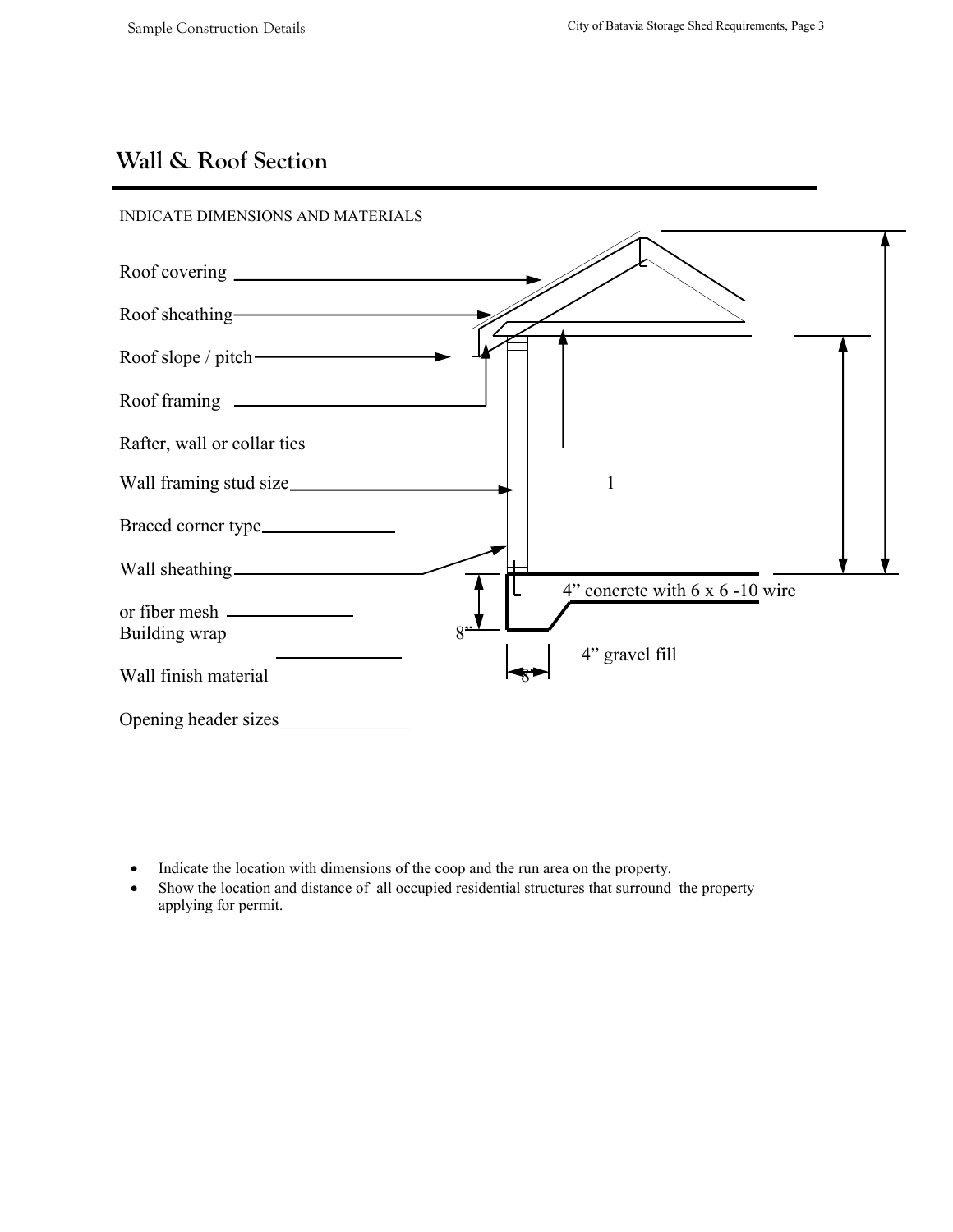

**City of Batavia** Community Development Department 100 North Island Avenue Batavia IL 60510 Phone (630) 454-2000 Fax (630) 454-2775

## **CHICKEN REGISTRATION APPLICATION**

Registration number: \_\_\_\_\_\_\_\_

| Building Owner:                                          |        |        |
|----------------------------------------------------------|--------|--------|
|                                                          |        | Phone: |
|                                                          |        |        |
|                                                          | Phone: |        |
| Property Owner Occupied: Yes _ No_ If no, Owner Address: |        |        |

## **PLEASE READ THE FOLLOWING CONDITIONS REGARDING THE KEEPING OF CHICKENS**

All persons keeping chickens in the City of Batavia shall keep no more than 8 hens.

Roosters shall not be kept anywhere on premise.

Slaughter of any chickens shall not be allowed except for humane reasons only.

Hens shall be provided with a covered inside enclosure and an adjacent covered outside fence area not less than 32 square feet.

All hens will be kept in the enclosures and fenced areas at all times.

All hens are kept in the rear yard.

All enclosure (s) will remain 30 feet from any adjacent residential structure, other than the owner, but not less than the minimum property line setback required for accessory structures in the Zoning District.

PFI zoned properties shall keep enclosures and fenced areas 150 feet from all streets and not between the principal structure and adjacent streets.

Electric service to enclosure will not be provided by electrical cord or cords.

All enclosures and areas will be kept clean, sanitary and rodent free at all times.

All feed shall be contained in containers with tightly fitted lids.

Owner will ensure that the hens do not produce unreasonable noise.

Owner agrees to allow Building Division staff personnel to access the rear yard of the residence for the purpose of verifying compliance with the above and Title 5, Chapter 4, and 5-4B7 of the Municipal Code.

*If it has been found that violation exists and correction has not been made within the timeframe given by the Code Compliance Officer, fines in the amount of \$100.00 a day, every day the violation exists will be implemented as well as an appearance in front of the Adjudication Hearing Officer. If there have been three documented violations within any twelve month period, there will be a loss of permission to keep chickens on the property. Keeping chickens after permission has been revoked will result in a \$750.00 fine a day every day the violation exists and an appearance in front of the Adjudication Hearing Officer.*

#### **By signing this document, I understand and agree to the conditions set forth.**

|                 | Date: $\frac{1}{2}$                                      |
|-----------------|----------------------------------------------------------|
| Property Owner: | Date: $\frac{1}{\sqrt{1-\frac{1}{2}} \cdot \frac{1}{2}}$ |
|                 | Date: $\frac{1}{\sqrt{1-\frac{1}{2}} \cdot \frac{1}{2}}$ |
|                 |                                                          |
|                 |                                                          |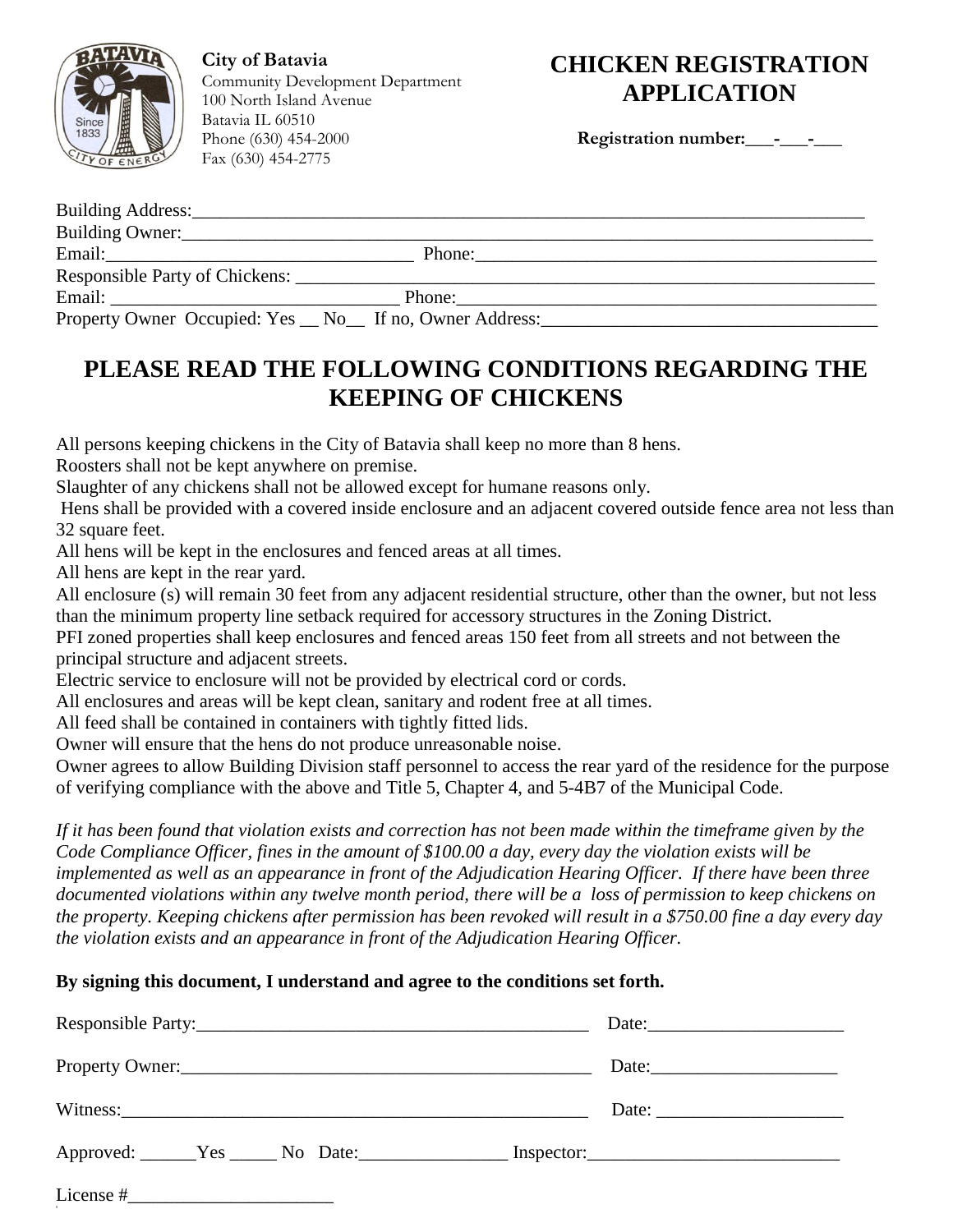## **CITY OF BATAVIA, ILLINOIS ORDINANCE 11-04 AMENDING TITLE 5 OF THE MUNICIPAL CODE RELATING TO ALLOWING CHICKENS ON CERTAIN RESIDENTIAL PROPERTIES IN THE** CITY OF BATAVIA

### **ADOPTED BY THE MAYOR AND CITY COUNCIL THIS 16TH DAY OF MAY, 2011**

Published in pamphlet form by authority of the Mayor and City Council of the City of Batavia, Kane & DuPage Counties, Illinois, This  $17<sup>th</sup>$  day of May, 2011

Prepared by:

City of Batavia 100 N. Island Ave. Batavia, IL 60510

Page 1 of 6 total pages (including title page)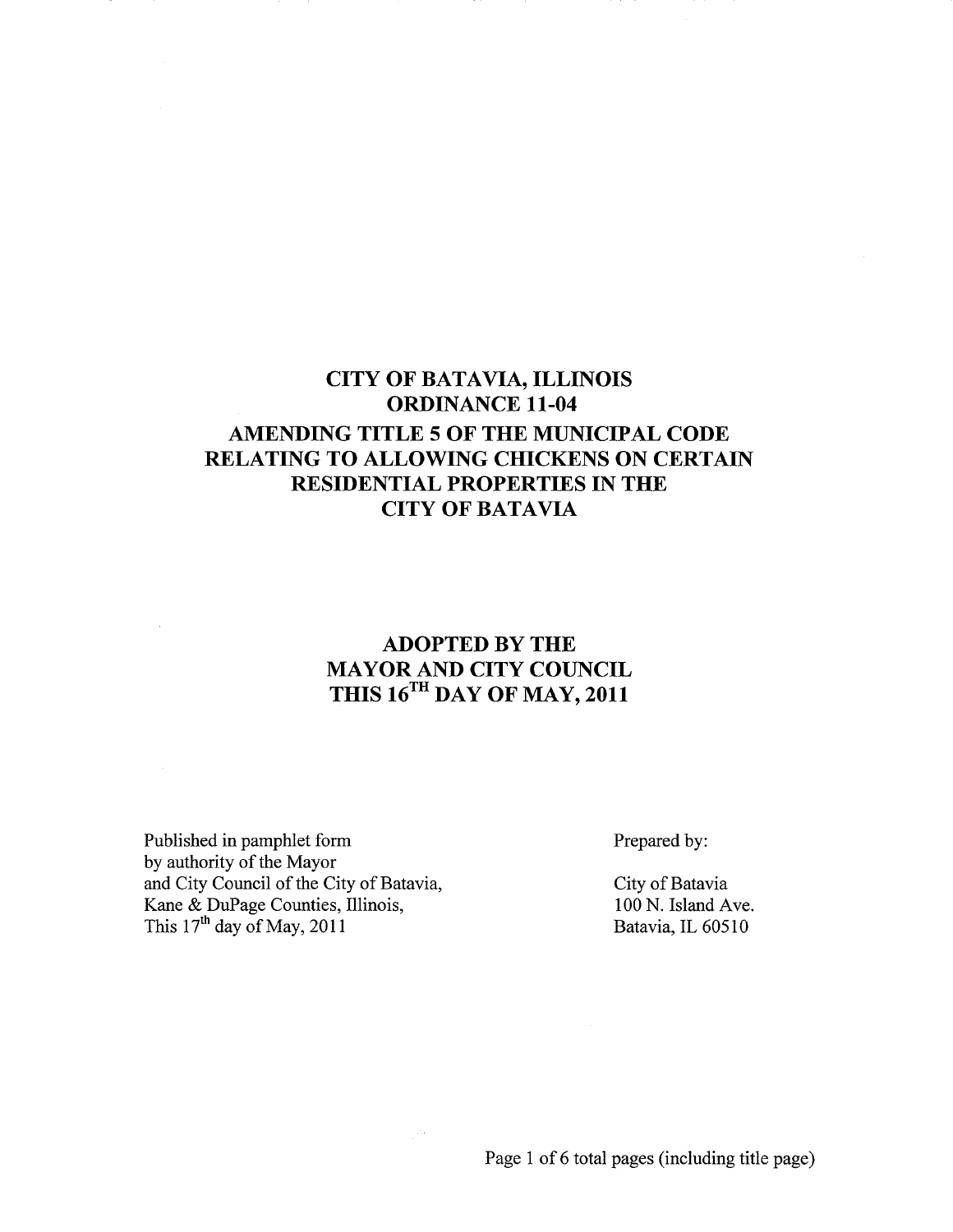## **CITY OF BATAVIA, ILLINOIS ORDINANCE 11-04 AMENDING TITLE 5 OF THE MUNICIPAL CODE RELATING TO ALLOWING CHICKENS ON CERTAIN RESIDENTIAL PROPERTIES IN THE** CITY OF BATAVIA

**WHEREAS,** the City of Batavia's Municipal Code has for many years prohibited the keeping of chickens on residential property in the City limits; and

**WHEREAS,** the City Council has been requested by several residents to change the City Code to permit the keeping of chickens on residential property in the city limits; and

**WHEREAS,** there has been significant public input presented to the City demonstrating that there is substantial community benefit from permitting residents to keep a limited number of chickens for personal use in the residential areas of the City; and

**WHEREAS,** those communities who permit a limited number of chickens to be .kept in residential areas have experienced few problems resulting from that action; and

**WHEREAS,** there are demonstrated health benefits from allowing residents to raise chickens; and

**WHEREAS,** many communities in the region have adopted ordinances permitting residents to keep up to eight hens for personal uses; and

**WHEREAS,** the City Services Committee has studied the issue and held several public meetings where residents were afforded an opportunity to express their opinions about a potential change to the City Code to permit chickens on residential property; and

**WHEREAS,** the County Health Department has noted its approval for the adoption of an ordinance allowing up to eight hens on a residential property; and

**WHEREAS,** the City Services Committee has voted to recommend approval of Ordinance 11-04 to the City Council; and

**WHEREAS,** the City Council has reviewed the recommendation of the City Services Committee for changes to Municipal Code Title 5; and

**WHEREAS,** it is in the best interests of the City of Batavia and its residents that the proposed ordinance be adopted by the City Council of the City of Batavia.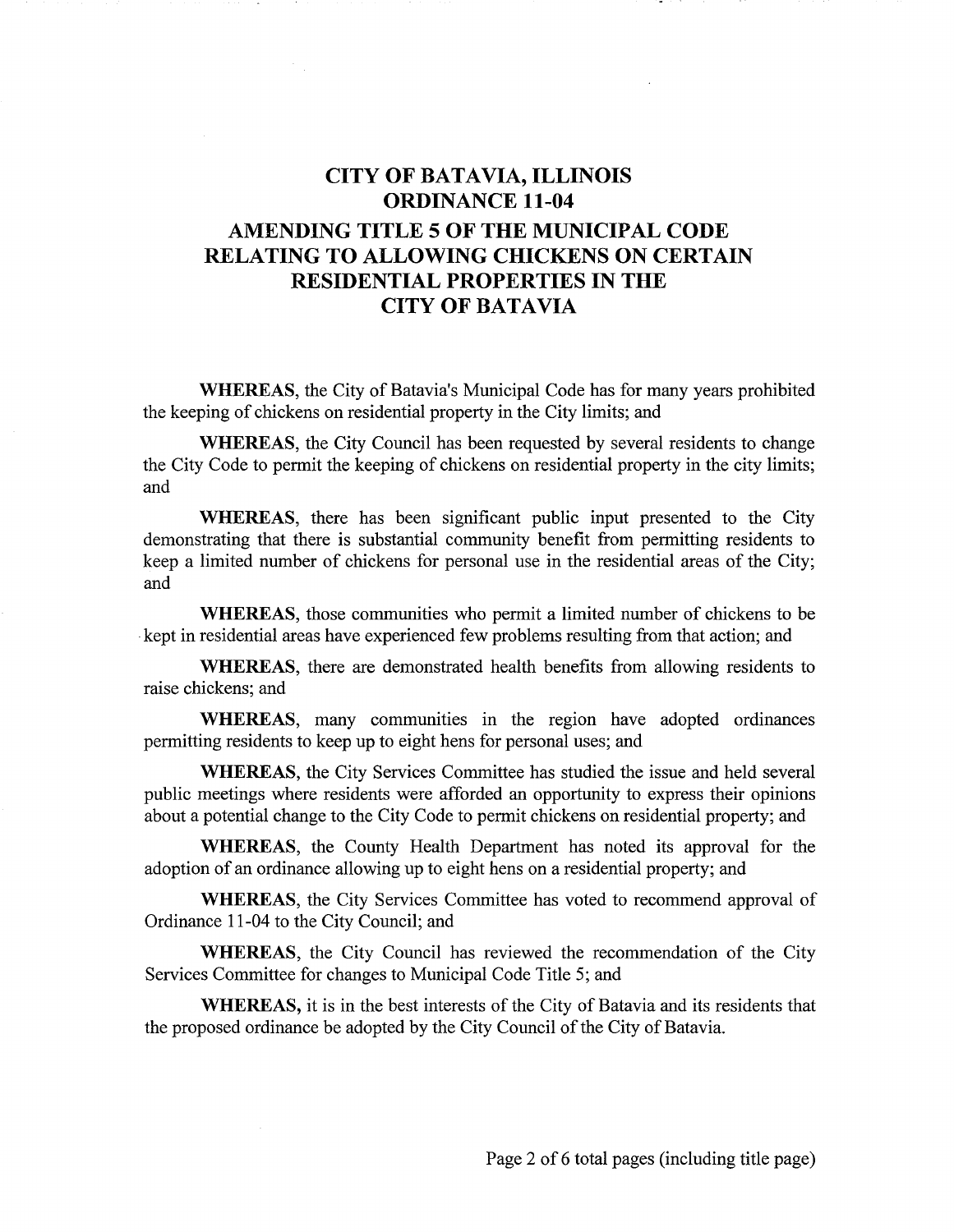**NOW THEREFORE, BE IT ORDAINED,** by the City Council of the City of Batavia, Kane and DuPage Counties, Illinois:

**SECTION 1:** That Title 5 of the Municipal Code be revised as follows:

Chapter 4 ANIMAL CONTROL, Article 4B ANIMALS

5-4B-l: KEEPING OF ANIMALS RESTRICTED

The words "other than eight (8) domestic hens" shall be inserted following the words "fowl and poultry" in sentence one. The last sentence, beginning with the words "In regard to fowl/poultry...", shall be deleted.

Add new Section 5-4B-7: STANDARDS FOR KEEPING OF CHICKENS

- A. Up to eight domestic hens may be kept on properties zoned and occupied for single family residential use only.
- B. Roosters are prohibited in the city limits.
- C. No person shall slaughter any chickens in the city limits, except for humane reasons.
- D. Hens shall be provided with a covered inside enclosure and an adjacent covered outside fenced area. The outside fenced area shall be no less than 32 square feet in area.
- E. The enclosures and adjacent fenced area shall be set back:
	- 1. thirty feet from any adjacent occupied residential structure, other than that of the owner; but
	- 2. not less than the minimum property line setback required for accessory structures in the Zoning district.
- F. All enclosures shall be constructed and maintained in such a manner as to be free of rodent infestation.
- G. A building permit shall be required for all enclosures. The permit fee shall be the same as for a shed.
- H. Electric service to enclosures shall not be provided by an extension cord or cords.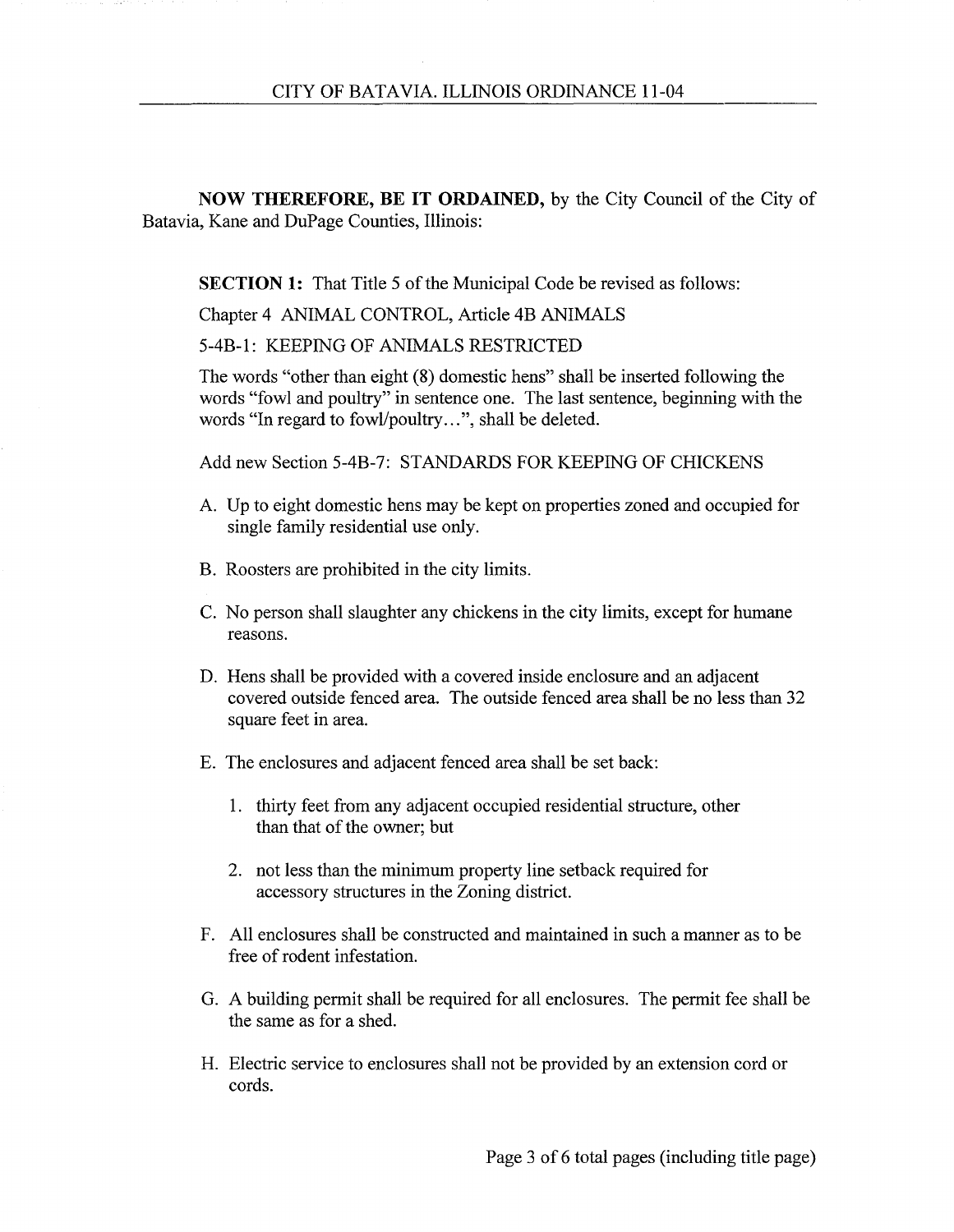- 1. Hens shall be kept in the enclosure and fenced area at all times.
- J. All feed and other items that are associated with the keeping of chickens that are likely to attract or to become infested with rats, mice or other rodents shall be protected in a container with a tightly fitted lid so as to prevent rodents from gaining access to or coming into contact with them.
- K. All chickens shall be kept in the rear yard.
- L. All areas where hens are kept shall be maintained in a neat and clean manner, free of undue accumulation of waste such as to cause odors detectable on adjacent properties.
- M. No person shall allow chickens to produce noise loud enough to disturb the peace of persons of reasonable sensitivity, and it is hereby declared a nuisance and shall be unlawful for any person to allow such nuisance to exist.

Add new Section 5-4B-8. REGISTRATION AND PENALTIES

- A. All persons keeping chickens in the City shall register with the Code Compliance officer prior to acquiring the chickens. Registration shall be on a form established by the Community Development Department. Registration forms will not be accepted until the enclosure has passed a final inspection by the Building Division. Persons having chickens as of the effective date of this Ordinance shall have 30 days to bring their property into compliance with this Ordinance.
- B. The registration form shall include written permission for any Building Division staff member to access the rear yard of the residence for the purpose of verifying compliance with this Code on a periodic basis. The form shall also acknowledge receipt of a copy of the standards set forth in Section 5-4B-7 above by person registering.
- C. There shall be no fee charged for registration.
- D. Failure to notify the Code Compliance Officer in accordance with "A" above or failure to allow an inspection in accordance with "B" above shall constitute a violation of the City Code and shall be punishable by a fine of no more than \$100 plus hearing costs, the amount to be established by the Code Hearing Officer.
- E. Violation of any standard in Section 5-4B-7 above shall be punishable by a fine not to exceed \$100 plus court costs, such fine to be established by the Code Hearing Officer. Each day a violation continues shall be considered a separate offense.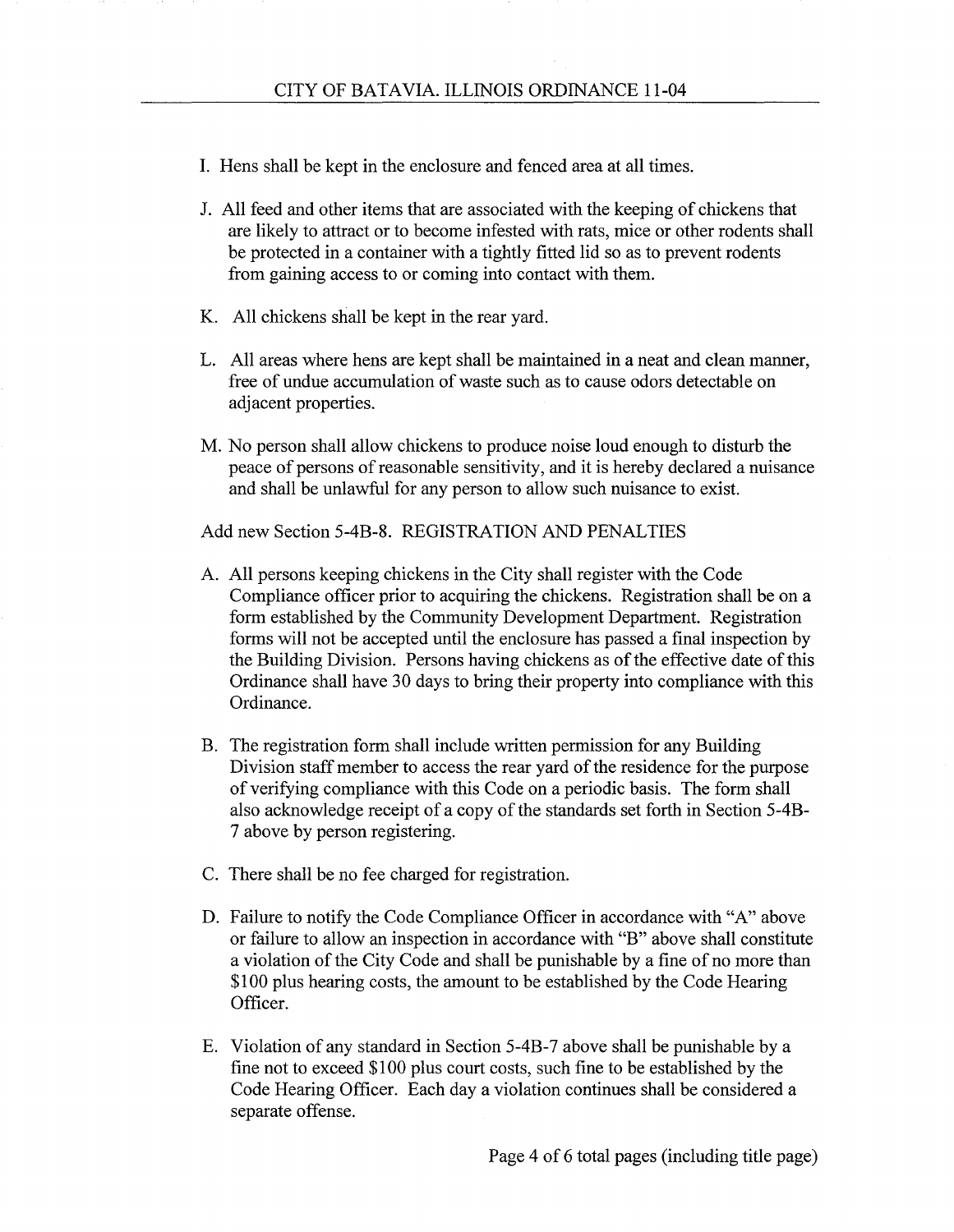F. Three violations of this Ordinance on a property within any twelve month period shall result in loss of permission to keep chickens on the property. Keeping of chickens after permission has been revoked shall be punishable by a fine not to exceed \$750 plus court costs, such fine to be established by the Code Hearing Officer. Each day a violation continues shall be considered a separate offense.

Add new section 5-4B-9. CONFLICT WITH PRIVATE COVENANTS

Nothing in this Chapter shall be construed to permit the keeping of chickens when such activity is prohibited by private covenants, conditions or restrictions governing the use of property, or by rules, regulations or orders issued by the Illinois Department of Public Health or the Kane County Health Department.

**SECTION 2:** That this Ordinance 11-04 shall be in full force and effect upon its presentation, passage and publication according to the law.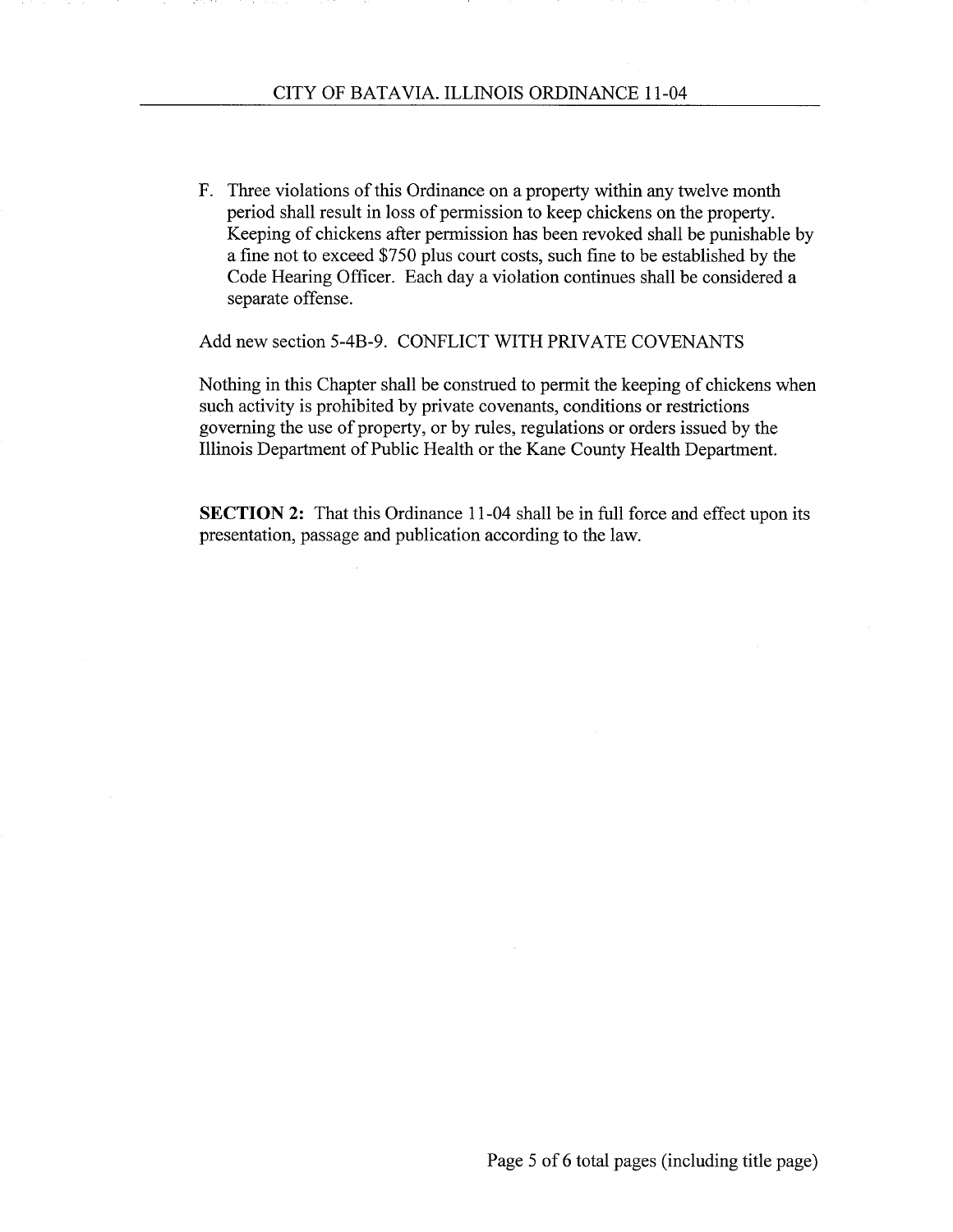**PRESENTED** to the City Council of the City of Batavia, Illinois, this 16<sup>th</sup> day of May, 2011.

**PASSED** by the City Council of the City of Batavia, Illinois, this 16<sup>th</sup> day of May, 2011.

**APPROVED** by me as Mayor of said City of Batavia, Illinois, this 16<sup>th</sup> day of May, 2011

effery D. Schrielke, Mayor

| Ward                                                   | Aldermen   | Ayes        | <b>Nays</b> | Absent | Abstain | Aldermen      | Ayes        | <b>Nays</b> | Absent | Abstain |
|--------------------------------------------------------|------------|-------------|-------------|--------|---------|---------------|-------------|-------------|--------|---------|
|                                                        | O'Brien    |             | X           |        |         | <b>Sparks</b> | x           |             |        |         |
| 2                                                      | Dietz      | X           |             |        |         | Wolff         | $\mathbf x$ |             |        |         |
| 3                                                      | Jungels    |             | X           |        |         | Chanzit       | X           |             |        |         |
| 4                                                      | Volk       | x           |             |        |         | <b>Stark</b>  | x           |             |        |         |
| 5                                                      | Frydendall | X           |             |        |         | Thelin Atac   | X           |             |        |         |
| 6                                                      | Liva       | $\mathbf x$ |             |        |         | Clark         |             | x           |        |         |
| ⇁                                                      | Tenuta     |             | X           |        |         | <b>Brown</b>  |             | x           |        |         |
| Mayor Schielke                                         |            |             |             |        |         |               |             |             |        |         |
| VOTE:<br>Abstention(s)<br>0 Absent<br>9 Ayes<br>5 Nays |            |             |             |        |         |               |             |             |        |         |
| Total holding office: Mayor and 14 aldermen            |            |             |             |        |         |               |             |             |        |         |

ATTEST:

**START START** 

and care and the

 $\overline{L}/$ 

Heidi Wetzel, City Clerk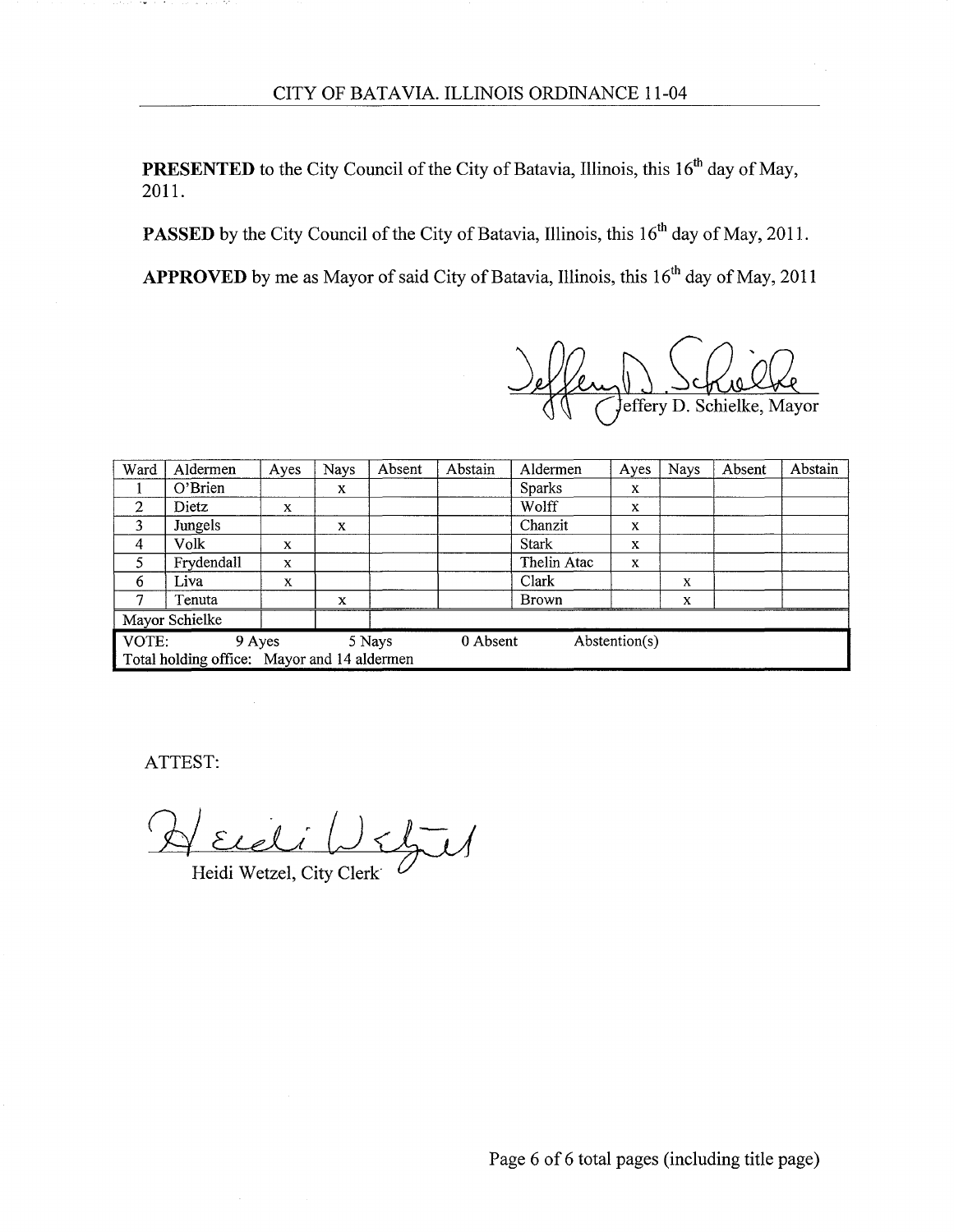#### **CITY OF BATAVIA, ILLINOIS ORDINANCE 15-45**

### AMENDING TITLE 5 OF THE MUNICIPAL CODE RELATING TO ALLOWING CHICKENS ON CERTAIN **RESIDENTIAL PROPERTIES IN THE CITY OF BATAVIA**

### **ADOPTED BY THE MAYOR AND CITY COUNCIL** THIS 2<sup>ND</sup> DAY OF NOVEMBER, 2015

Published in pamphlet form by authority of the Mayor and City Council of the City of Batavia, Kane & DuPage Counties, Illinois, This 3<sup>rd</sup> day of November, 2015

Prepared by:

City of Batavia 100 N. Island Ave. Batavia, IL 60510

Page 1 of 4 total pages (including title page)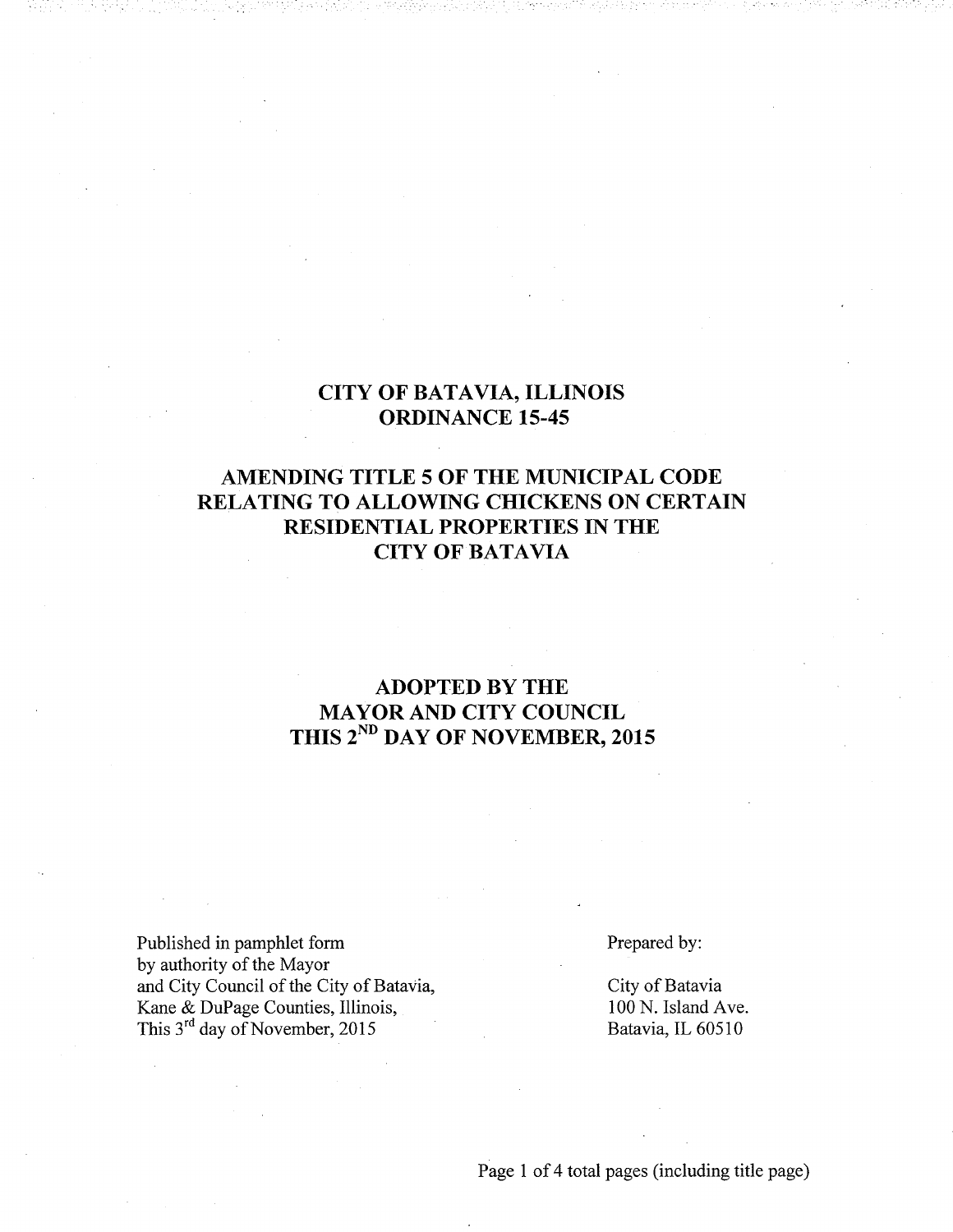### **CITY OF BATAVIA, ILLINOIS ORDINANCE 15-45**

### AMENDING TITLE 5 OF THE MUNICIPAL CODE **RELATING TO ALLOWING CHICKENS ON CERTAIN RESIDENTIAL PROPERTIES IN THE CITY OF BATAVIA**

**WHEREAS**, the City of Batavia's Municipal Code had for many years prohibited the keeping of chickens in the City limits; and

WHEREAS, in 2011, the City Council, in response to citizen request, adopted Ordinance 11-04 that amended the Municipal Code to permit the keeping of chickens on certain residential property; and

**WHEREAS**, few negative effects have been experienced with keeping of chickens on residential property; and

WHEREAS, the City received a request to permit keeping of chickens on a private school property; and

WHEREAS, the City recognizes the educational and developmental opportunities that caring for chickens provides to students; and

**WHEREAS**, the City Council has found that applying similar rights and restrictions for keeping of chickens on residential properties is appropriate to extend to school properties; and

**WHEREAS**, the City Council's Committee of the Whole has voted to recommend approval of Ordinance 15-45 to the City Council; and

**WHEREAS**, the City Council has reviewed the recommendation of the Committee for changes to Municipal Code Title 5; and

WHEREAS, it is in the best interests of the City of Batavia and its residents that the proposed ordinance be adopted by the City Council of the City of Batavia.

NOW THEREFORE, BE IT ORDAINED, by the City Council of the City of Batavia, Kane and DuPage Counties, Illinois:

Page 2 of 4 total pages (including title page)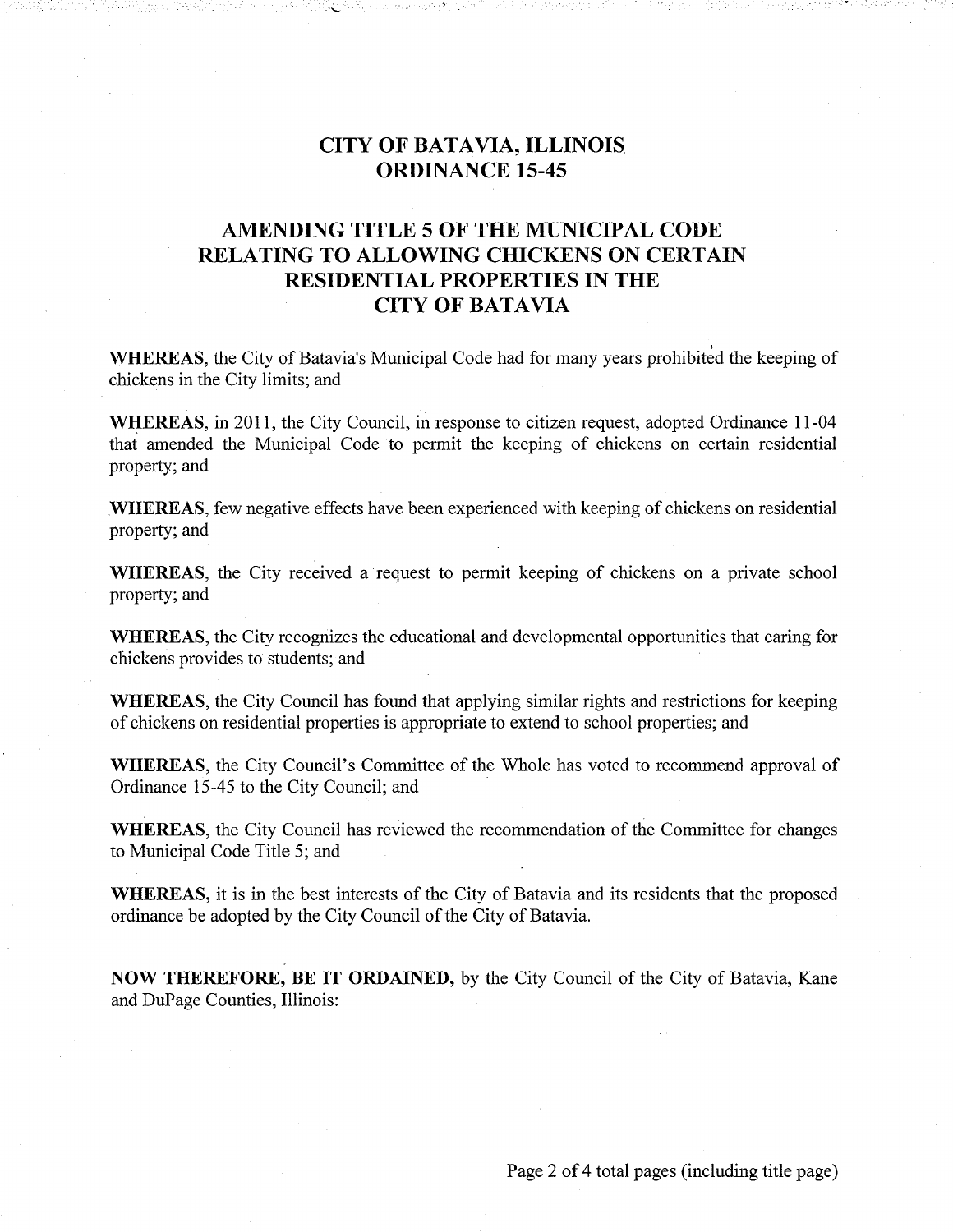#### CITY OF BATAVIA ORDINANCE 15-45

**SECTION 1:** That the following Sections of Municipal Code Section 5-4B-7: STANDARDS FOR KEEPING OF CHICKENS be amended to read as follows:

5-4B-7-A. Up to eight (8) domestic hens may be kept only on properties zoned and occupied for single-family residential use or zoned PFI Public Facilities and Institutional and occupied by Schools, Public and Private, as defined in Title 10 herein, only.

5-4B-7-E. The enclosures and adjacent fenced area shall be set back:

1. A minimum of one hundred and fifty feet (150') from all streets and located not between the principal structures and adjacent streets on properties zoned PFI;

2. Thirty feet (30') from any occupied residential structure on an adjacent property, other than that of the owner; but

3. Not less than the minimum property line setback required for accessory structures in the zoning district.

5-4B-7-K. All chickens shall be kept in the rear yard on residential properties.

**SECTION 2:** That the following Subsection of Municipal Code Section 5-4B-8: REGISTRATION AND PENALTIES FOR CHICKENS be amended to read as follows:

5-4B-8-B. The registration form shall include written permission for any building division staff member to access the rear yard of the residence or to access the school property for the purpose of verifying compliance with this code on a periodic basis. The form shall also acknowledge receipt of a copy of the standards set forth in section 5-4B-7 of this article by person registering.

**SECTION 3:** That this Ordinance 15-45 shall be in full force and effect upon its presentation, passage and publication according to the law.

Page 3 of 4 total pages (including title page)